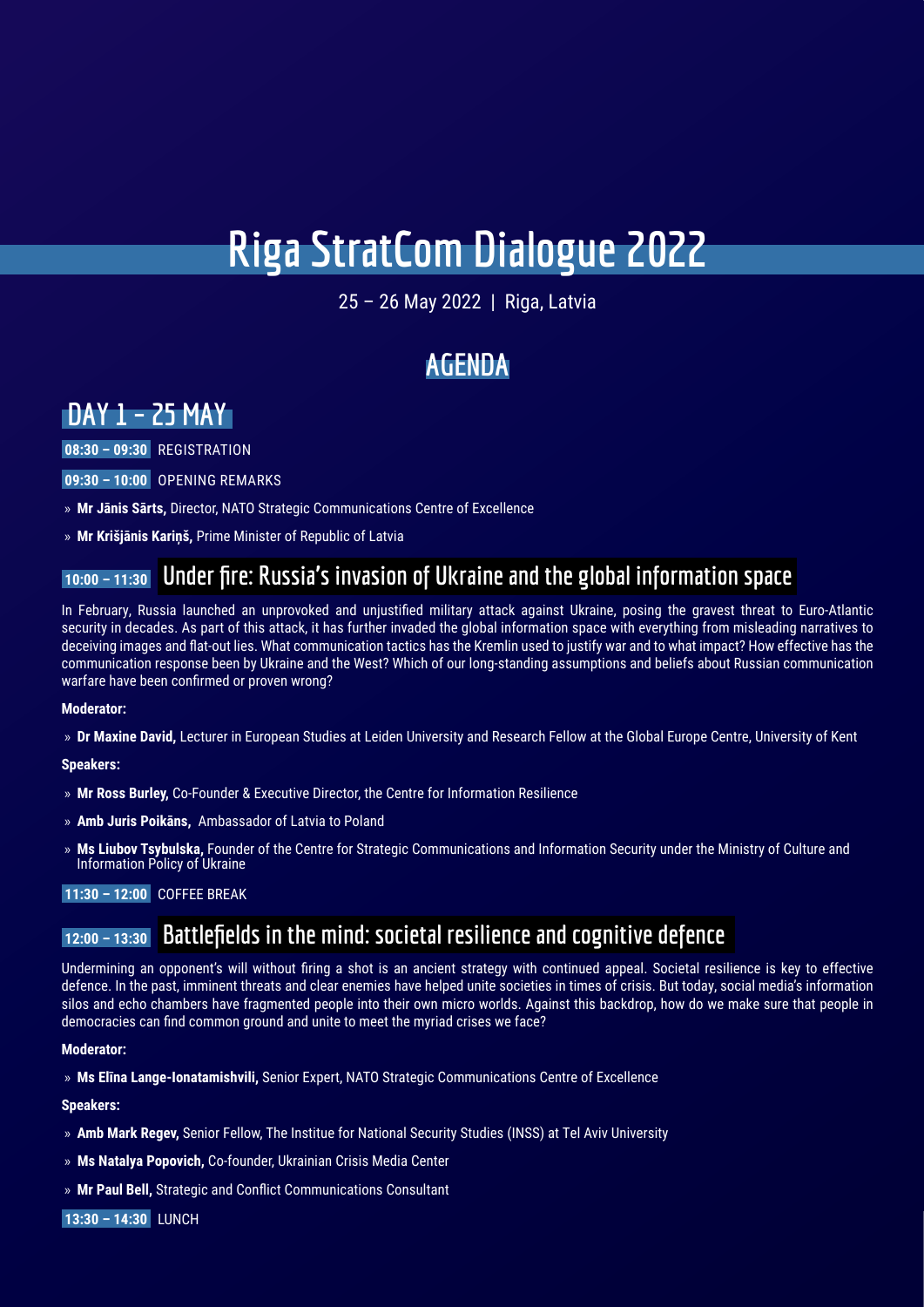### **14:30 – 16:00 What strategic communications has to say about NATO's new Strategic Concept**

When NATO leaders meet at the Madrid summit later this year, they will finalise the new Strategic Concept and determine the Alliance's approach to defence and deterrence for the next decade. This is a pivotal time for the future role of strategic communications in NATO. In the lead-up to the summit, people thinking about and practicing strategic communications must clarify the following questions: How can a strategic communications mindset further strengthen NATO deterrence? What are the main tensions in the field of strategic communications which must be heeded in the new Strategic Concept? And more generally, what are the prerequisites and priorities for its implementation over the next years?

» **Moderator: Dr Neville Bolt,** Director, King's Centre for Strategic Communications

#### **Speakers:**

- » **Dr Artis Pabriks,** Minister of Defence of the Republic of Latvia
- » **Amb Julianne Smith,** United States Permanent Representative to NATO
- » **Mr Giedrimas Jeglinskas,** Assistant Secretary General, NATO

 **16:00 – 16:30** COFFEE BREAK

### **16:30 – 18:00 Foreign election interference: where we are today**

Years after extensive Russian election meddling in the United States and elsewhere was brought to light, we are still grappling with its political, legal, and social ramifications. Following Russia's invasion of Ukraine, today's information environment has become even more tense. As tensions continue to escalate between Russia and the West, are governments, media, and NGOs ready to fight disinformation and foreign interference and secure electoral integrity? The value liberal democracies place on freedom of expression, freedom of opinion, and a competitive media environment means our societies are inherently vulnerable to ruthless and cynical methods of manipulation. Can we finally address the challenge of identifying and holding to account those who peddle disinformation? And, if not, what are avenues available to nation states in fighting and retaliating against foreign interference?

#### **Moderator:**

» **Mr Sebastian Bay,** Team Leader, Election Security, Swedish Election Authority

**Speakers:** 

- » **Ms Laura Thornton,** Director and Senior Fellow at the Alliance for Securing Democracy, German Marshall Fund
- » **Dr Marija Golubeva,** Former Minister of the Interior of the Republic of Latvia
- » **Dr Martyna Bildziukiewicz,** Head, East StratCom Task Force, European External Action Service
- » **Mr Raphaël Glucksmann,** Member of the European Parliament, the Chair of the Special Committee on Foreign Interference in all Democratic Processes in the European Union, including Disinformation

 **18:00 – 18:15** CLOSING REMARKS

 **18:15 – 20:30** DINNER

# **DAY 2 – 26 MAY**

 **09:00 – 09:45** REGISTRATION

 **09:45 – 10:00** OPENING REMARKS

# **10:00 – 11:30 Formulating a rules-based order for the digital age: big tech in the spotlight**

Billions of people begin and end their days immersed in online environments and virtual reality. While the offline world has largely been marked by peace, in the online world, an information battleground is only ever a few clicks away. With Russia's invasion of Ukraine, we are witnessing the coalescing of offline and online battlegrounds. Social media giants know that decisions they make at this time concerning their platforms can be matters of life or death and provoke tectonic geopolitical shifts. Russia's invasion has highlighted still unanswered questions concerning how much responsibility big tech and social media companies have in preventing online propaganda. For example, what have these companies done to limit the spread of Russian disinformation about the war in Ukraine? What role can NATO play in envisioning and realising what a rules-based virtual life should look like?

» **Moderator: Mr Felix Kartte,** Senior Advisor, Reset

**Speakers:** 

- » **Mr David Agranovich,** Director, Global Threat Disruption, Meta (Facebook)
- » **Dr Yoel Roth,** Senior Director of Safety & Integrity, Twitter
- » **Ms Quinn McKew,** Executive Director, Article 19